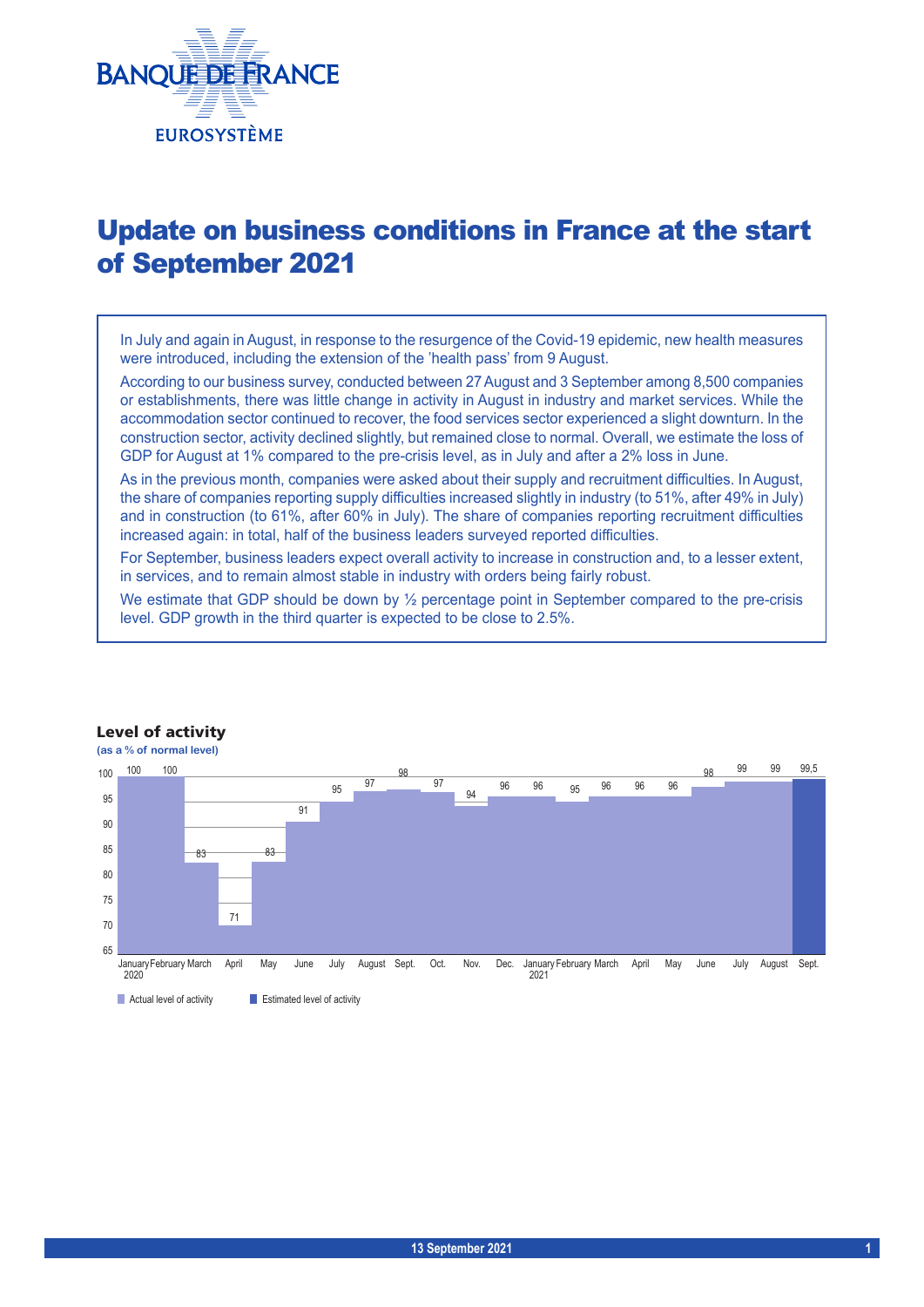

# **1. In August, activity remained almost unchanged in industry and services, while it fell slightly in construction**

As expected last month by business leaders, activity in industry was relatively stable in August.

In **industry** as a whole, the capacity utilisation rate remained at 79%, i.e. its pre-crisis level. It improved notably in the other industrial products sector (from 82% to 86%) and in the aeronautics and other transport sector, while remaining at a fairly low level in this sector (from 72% to 74%). It decreased in the pharmaceutical industry (from 80% to 78%).

There were differences in activity levels across the different sectors of industry, with some sectors returning to pre-crisis levels (agri-food and chemical industries) and others where production was only three-quarters of the pre-crisis level (automotive, aeronautics and other transport).

As in previous months, business leaders in industry reported a marked increase in raw material prices in August (especially in electrical equipment, other industrial products, computer equipment and chemicals) and in finished goods prices (especially in the electrical equipment and wood sectors). They expect their sales prices to continue to rise in September.



#### Capacity utilisation rate in industry Capacity utilisation rate by sub-sector

**(%, data adjusted for seasonal and working day variations) (%, data adjusted for seasonal and working day variations)**

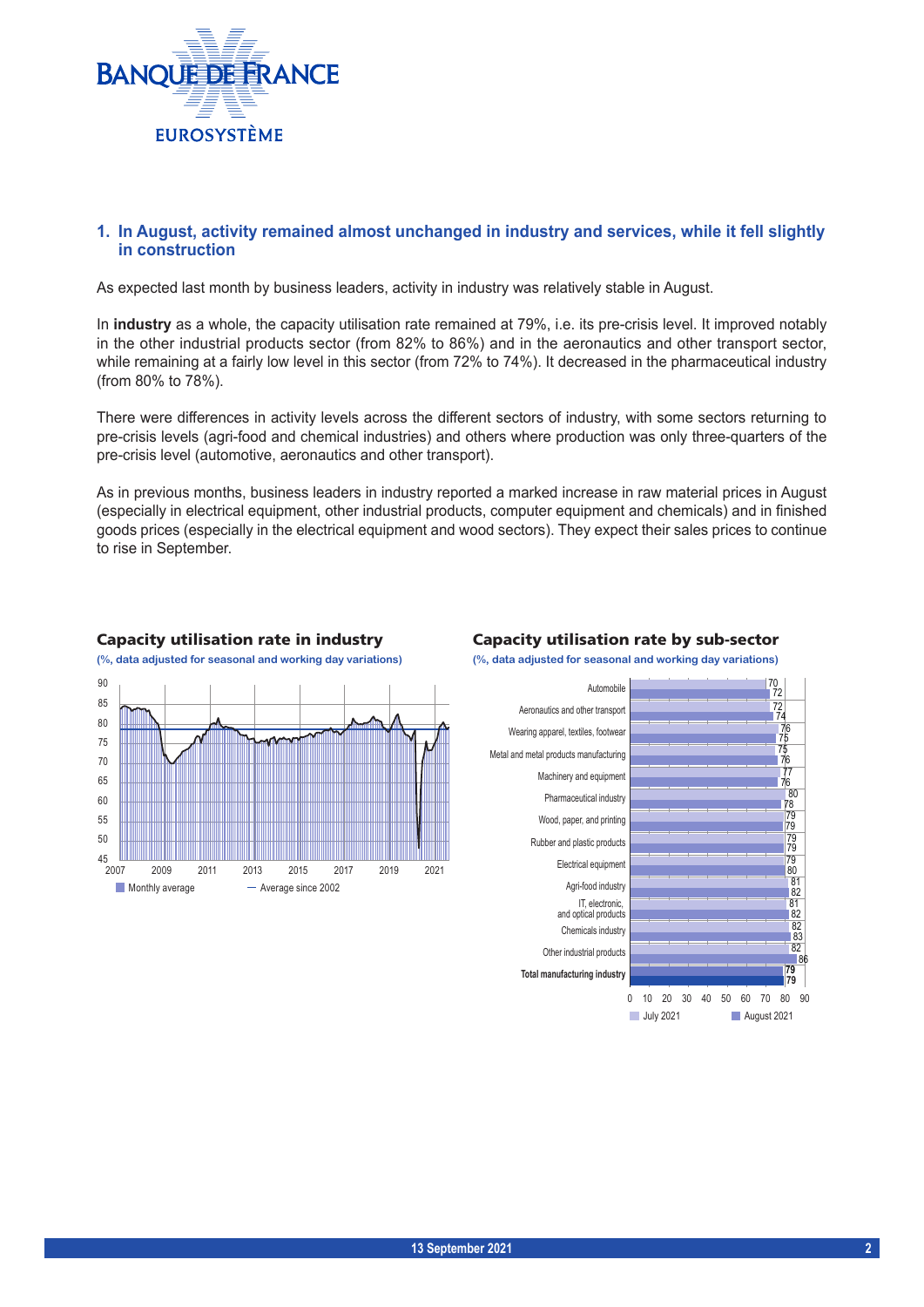

In **market services**, activity was stable in August, but this stability masks contrasting developments. The accommodation sector continued to pick up, with activity now at 83% of its pre-crisis level; this was also the case for the equipment rental sector (cars, etc.) at 78% of its pre-crisis level. However, on average, the food services sector recorded a slight decline, probably due to the combined effects of the health measures, less favourable than usual weather conditions and recruitment difficulties.

In the **construction** sector, activity, which had returned to its pre-crisis level, fell slightly. Shortages of raw materials may have led some business leaders to reduce their activity over the month.

Estimates of activity levels for August should be treated with caution due to the particular nature of this month, usually marked by numerous closures.



#### Opinion of business leaders regarding their level of activity and forecasts for September **(as a % of the level deemed "normal", unadjusted data)**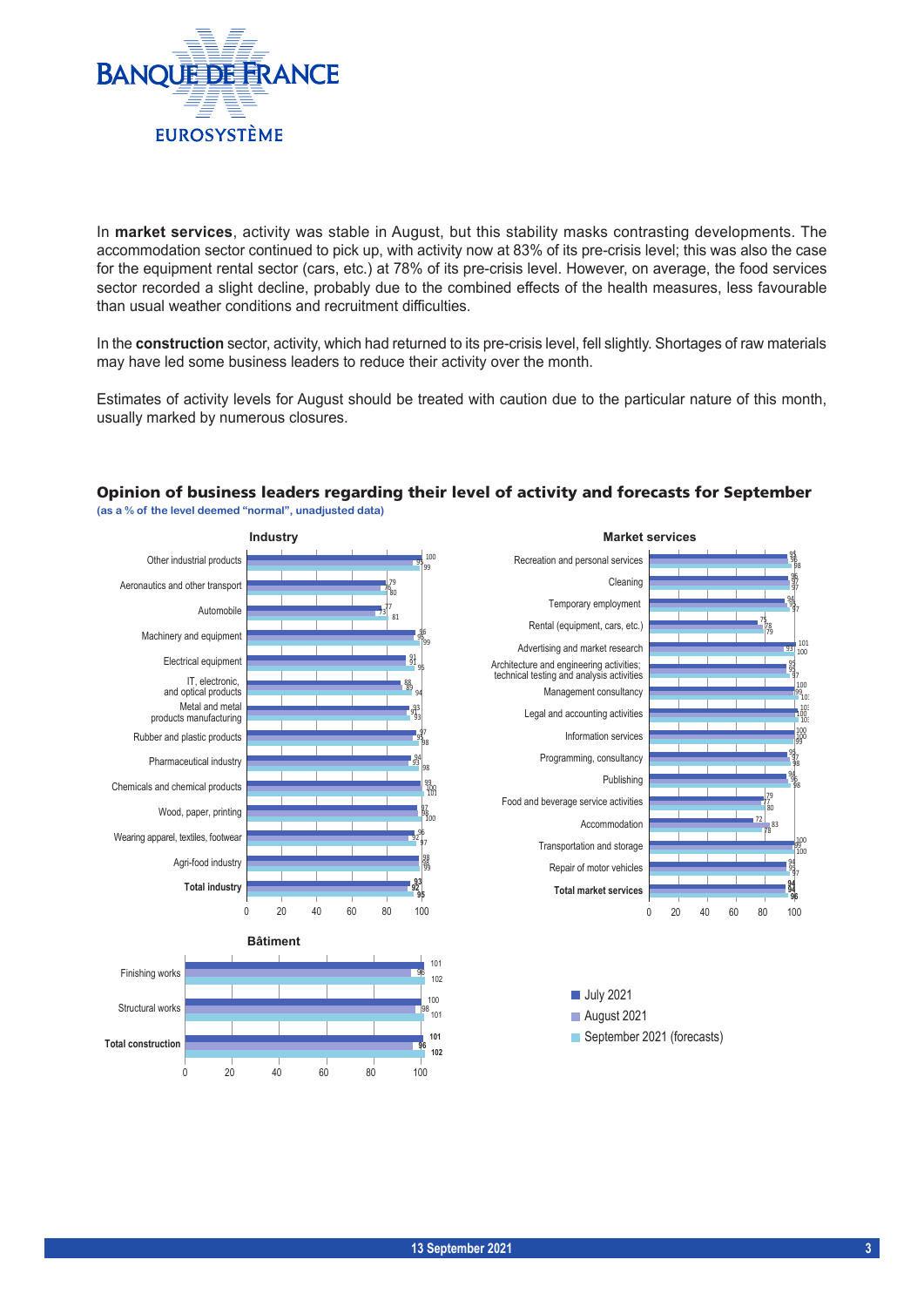

After a decline in the previous months, the opinion on the **cash position** improved very slightly in industry, and is now well above its long-term average. In services, it decreased slightly, but remained above its long-term average. However, it remains significantly below normal in the food services sector.



**(Balance of opinions seasonal and working-day adjusted) (Balance of opinions seasonal and working-day adjusted)**  $-20$   $\frac{1}{2007}$ -15 -10 -5  $\overline{0}$ 5 10 15 20 25 2007 2009 2011 2013 2015 2017 2019 2021  $\blacksquare$  Monthly average  $\blacksquare$  Average since 2002

# **2. Companies expect activity to increase in September in the construction sector and to rise very slightly in services, with orders remaining strong in industry**

In **industry**, activity is expected to increase in clothing and electrical equipment and to remain buoyant in the chemicals sector. In the automotive sector, the outlook is uncertain, due to supply difficulties.

In September, activity in **services** is expected to rise very slightly. Business services are expected to perform well overall, but temporary work is expected to suffer from increased recruitment difficulties. After the downturn in August, the food services sector is expected to recover.

In the **construction** sector, activity is expected to increase after the slight decline recorded in August.

Despite a very slight decline, the balance of opinion on order books remains favourable in industry; they continued to be particularly strong in the machinery and equipment, and computer, electronic and optical products sectors. In construction, they are above their pre-crisis level.



Level of order books in construction



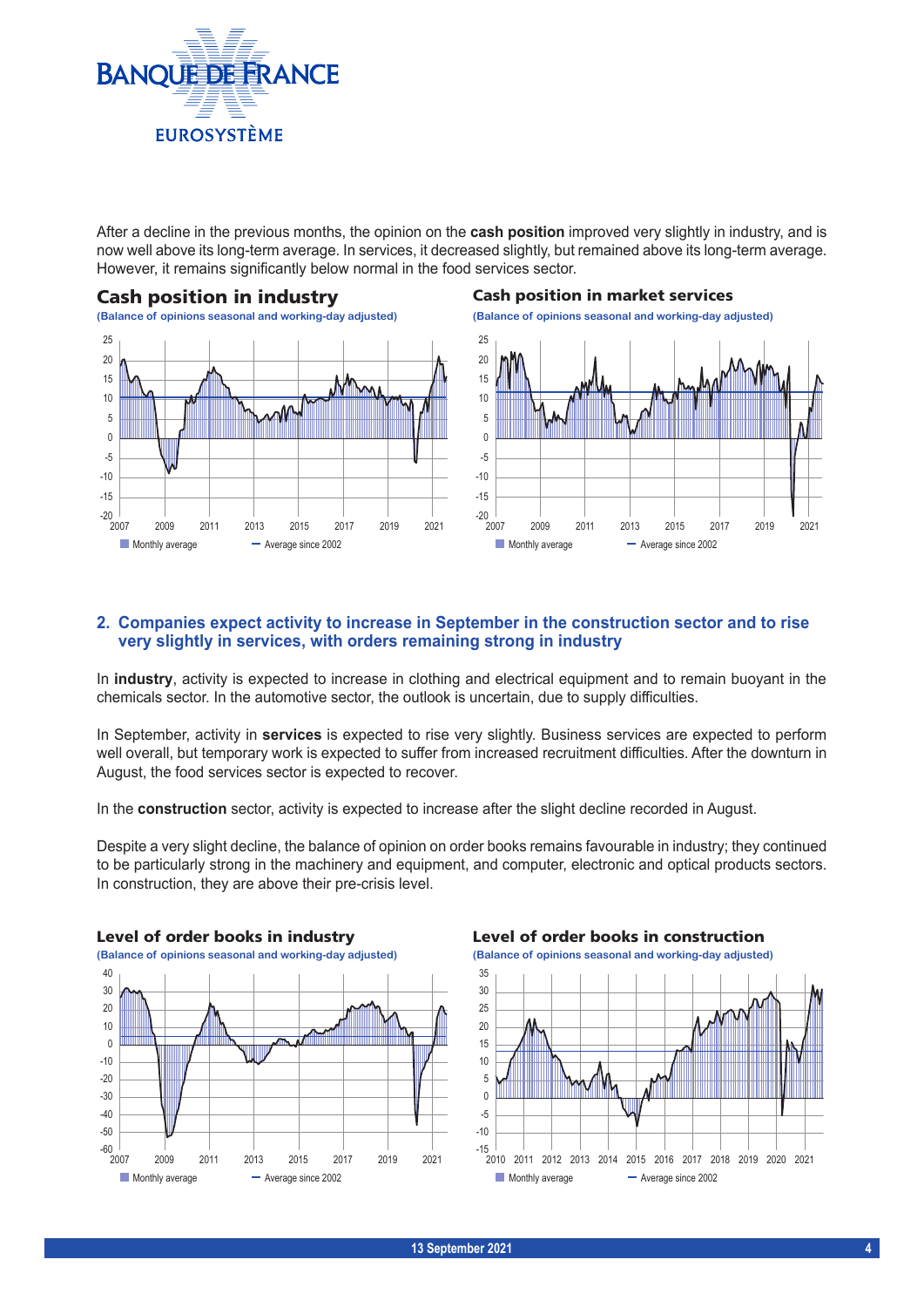

# Supply and recruitment difficulties

For the fourth month in a row, business leaders were asked about their supply difficulties. The share of business leaders reporting difficulties that have had an impact on production rose again slightly in industry to 51% in August, after 49% in July, and in construction to 61% after 60% in July. In particular, within the construction sector, 63% of companies in the finishing works sector cited difficulties that could slow down their activity, compared with 57% of companies in the structural works sector.

#### Share of firms reporting supply difficulties

**(as a %, unadjusted data)**



In industry, as in the previous month, the sectors most affected are the automotive, machinery and equipment, and electrical equipment sectors; there has also been a sharp increase in the difficulties recorded in the computer, electronic and optical products sector.



**(as a %, unadjusted data)**

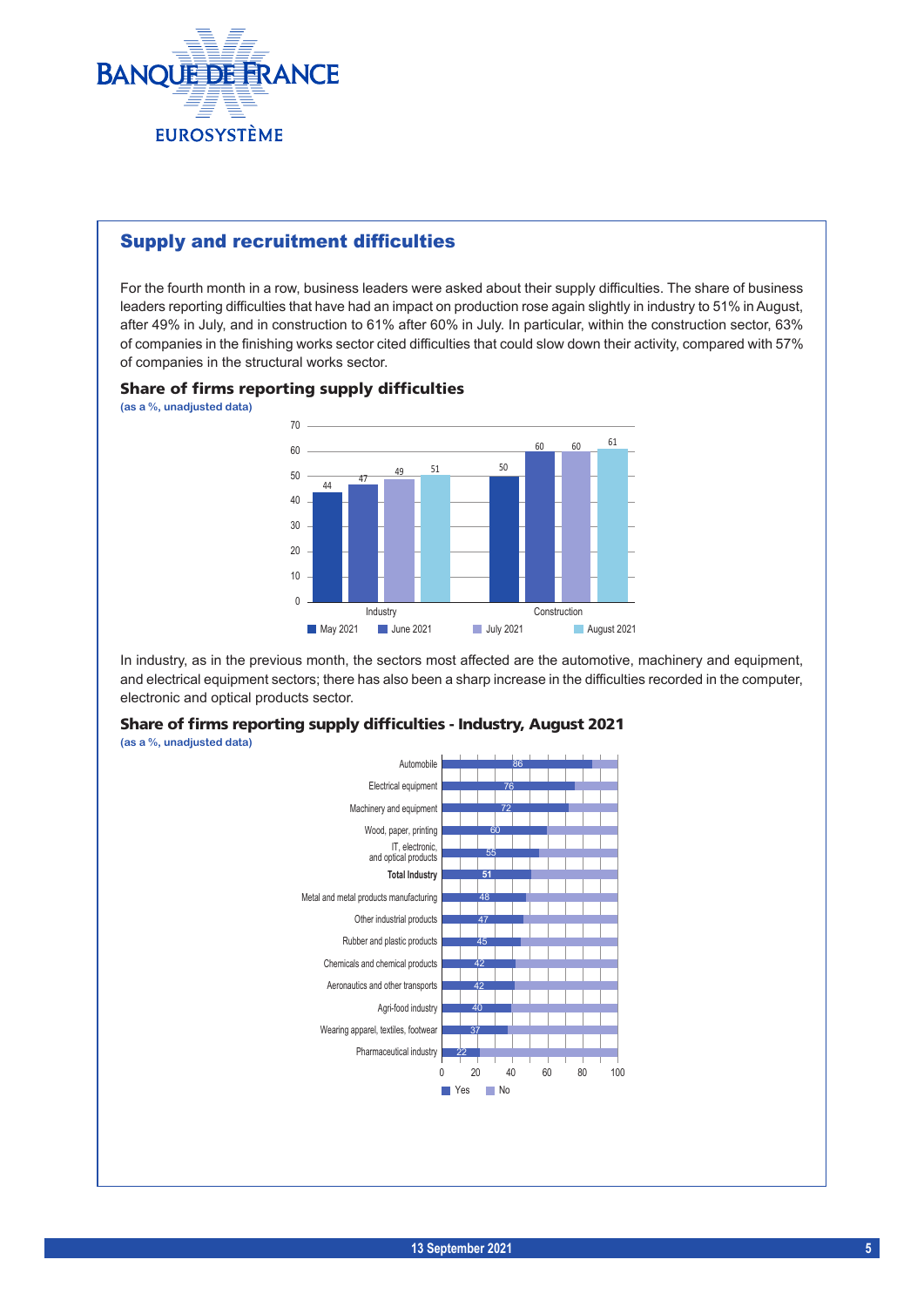

In this context, inventories of raw materials and finished goods remained at low levels in industry, even though they were recovering according to the leaders surveyed. However, inventories of finished goods are high for automotive suppliers, as manufacturers' orders were disrupted by shortages of certain electronic components.



These supply difficulties were accompanied by further increases in the prices of raw materials and finished goods. However, the balance of opinion continued to indicate that sales prices were rising more moderately than those of raw materials. The latter are not the only determinant of firms' selling prices, which depend on their overall cost structure (inputs excluding raw materials, wages, rents, taxes, etc.).

### Balance of opinion on price developments compared with the previous month - Manufacturing industry

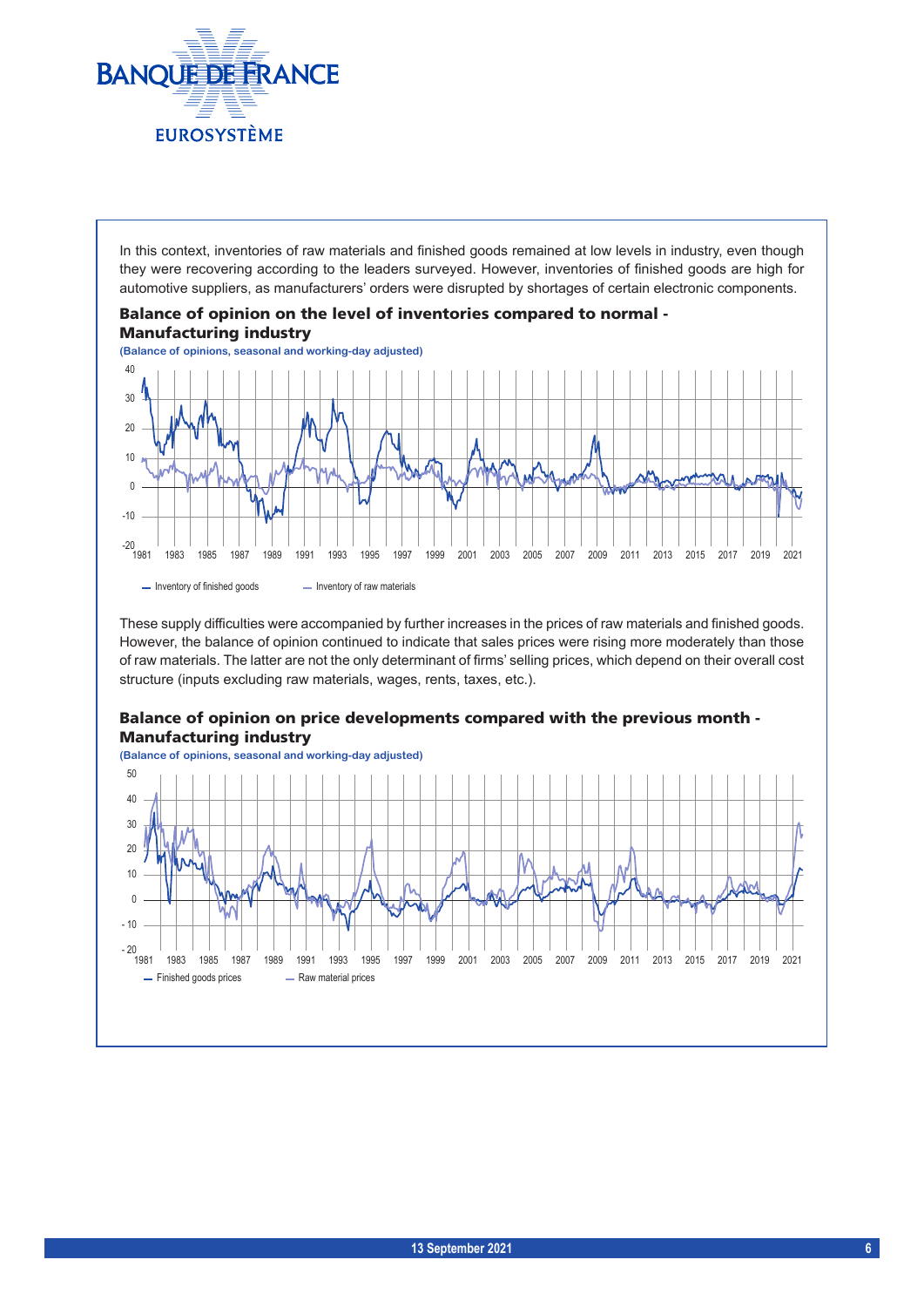

Half of the business leaders surveyed now report difficulties in recruiting. These difficulties worsened in August, especially in industry and services. The sector most affected was temporary work, where 90% of companies reported difficulties, but this sector recruits temporary workers for all sectors, especially industry. The share of companies reporting recruitment difficulties has risen sharply in food services, where two-thirds of business leaders (compared with 44% in July) reported difficulties, and remained high in computer services (70% in August, after 64% in July).



### Share of businesses reporting recruitment difficulties

### **3. Estimates based on the survey's sector-level data and high frequency data suggest that the level of GDP was stable in August, and would rise slightly in September**

**For August**, using granular survey data and other available data, we estimate the loss of GDP compared to the pre-crisis level at -1%. This estimate is in line with the upper bound of our previous publication of 9 August 2021, based on business leaders' expectations at the end of July.

**This assessment is also based on the high frequency data that we monitor additionally** for sectors with little or no survey coverage (as well as to confirm our assessment on industry or the retail sector). In particular, credit card spending provides useful insights for the retail sector, where the recovery continues, and the accommodation and food services sector, which experienced a decline in activity in August. Google mobility data, in particular, show a certain decline in the transport sector after the increase observed in July.